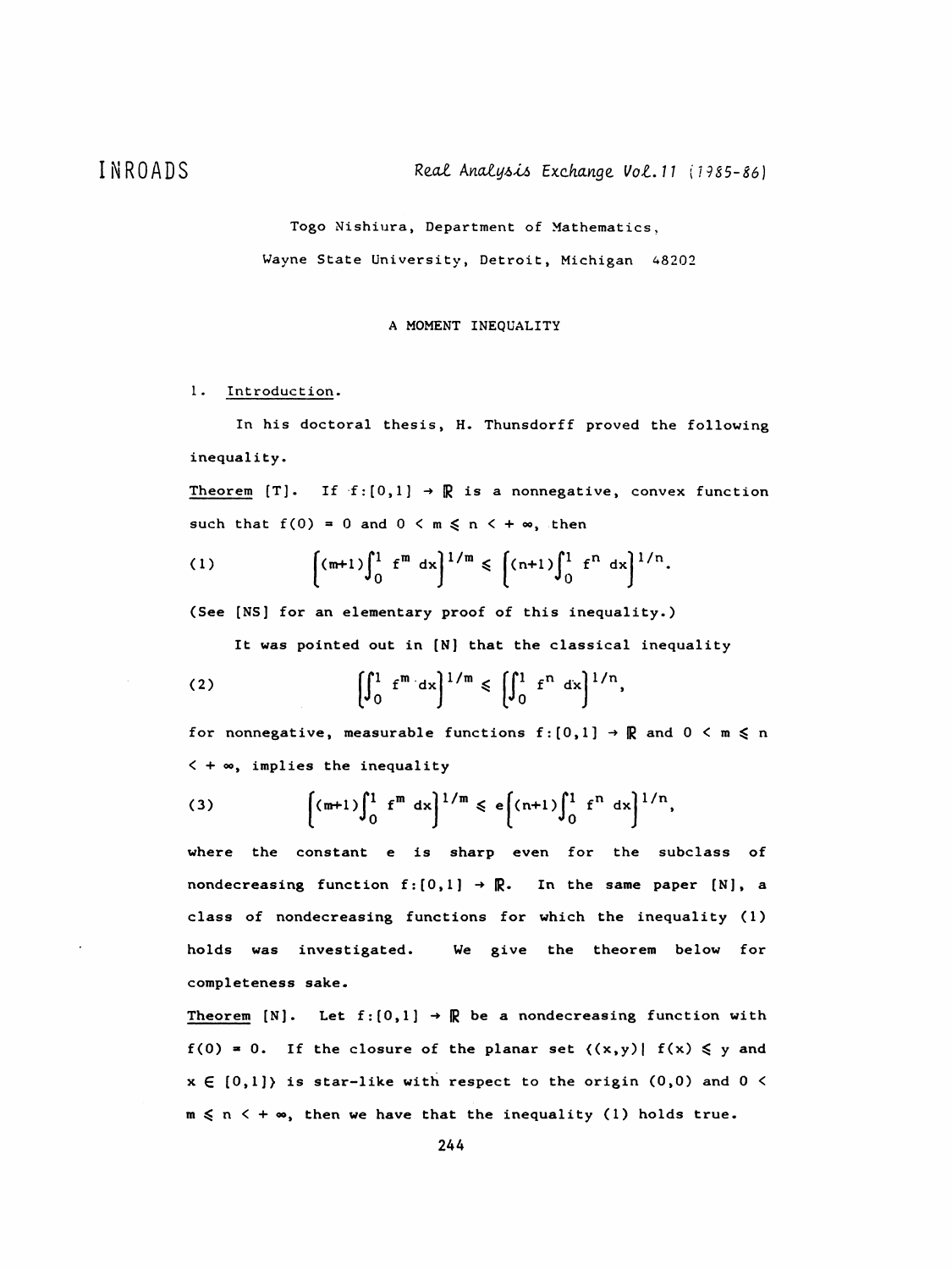F. Schnitzer and P. Schöpf [SS] extended the above theorem to the multidimensional case as follows.

Theorem [SS]. Let B be the closed unit ball in  $\mathbb{R}^k$  and  $\mu_k$  be Lebesgue measure on  $\mathbb{R}^k$ . Suppose f:B  $\rightarrow$   $\mathbb{R}$  is a nonnegative, measurable function such that the subset  $A(f) = \langle (x, z) | z \rangle$  $f(x)$  and  $x \in B$ ) of  $\mathbb{R}^{k+1}$  has the property that the segment joining (0,0) to  $(x, z)$  in  $\mathbb{R}^{k+1}$  is contained in A(f) for each  $(x, z) \in A(f)$ . Then, for  $0 < m \le n < +\infty$ , we have

(4) 
$$
\left(\begin{array}{cc} \frac{m+k}{k} \int_{B} \frac{f^{m}}{\mu_{k}(B)} dx \end{array}\right)^{1/m} \leq \left(\begin{array}{cc} \frac{n+k}{k} \int_{B} \frac{f^{n}}{\mu_{k}(B)} dx \end{array}\right)^{1/n}.
$$

 In the present note we will prove a moment inequality for nondecreasing functions in a measure theoretic setting. This inequality will include the classical inequality (2), the Thunsdorff inequality (1) and the Schnitzer - Schöpf inequality (4). The main theorem of our note will be free of dimensional considerations •

## 2. Preliminaries.

 We discuss next some known facts and present the necessary definitions for the remainder of the note.

Suppose  $(\Omega_i,\mu_i)$  is a probability space and  $f_i$  is a nonnegative, real-valued,  $\mu_i$ -measurable function (i=1,2). Then  $f_1$  and  $f_2$  are said to be equidistributed if  $\mu_1(\langle \omega_1 | f_1(\omega_1) \rangle)$ y>) =  $\mu_2(\langle \omega_2 | f_2(\omega_2) > y \rangle)$  for all  $y \in \mathbb{R}$ . It is well-known that for any nonnegative, real-valued,  $\mu$ -measurable function f on a probability space  $(\Omega,\mu)$  there is a nondecreasing function  $f_{*}$  on [0,1] ( $f_{*}(1) = +\infty$  when f is unbounded) such that  $f_{*}$ , with Lebesgue measure on [0,1], is equidistributed with f. See the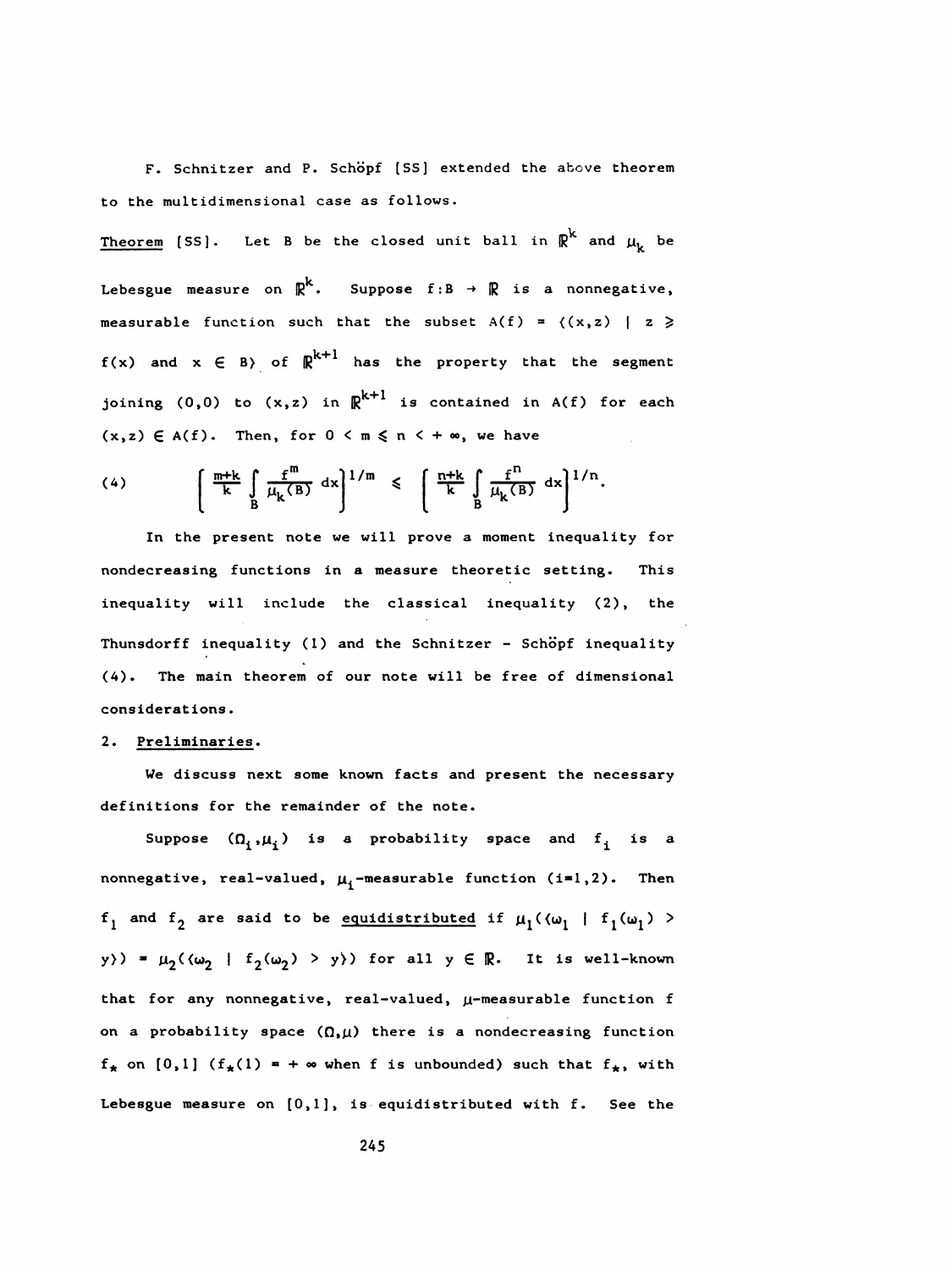discussion on monotone adjustment in [Z], page 29. The proof uses the set  $((t,\omega) | t = \mu((\omega | f(\omega) > y)))$ . Analogously, one can prove the following.

Proposition. Let  $(\Omega_1,\mu_1)$  and  $(\Omega_2,\mu_2)$  be probability spaces and  $f:\Omega_1 \times \Omega_2 \to \mathbb{R}$  be a nonnegative,  $\mu_1 x\mu_2$ -measurable function. Let  $\nu$  be a nonatomic, Borel, probability measure on  $[0,1]$ . Then there is a nonnegative function  $f_{*}$  on  $\Omega_1 \times \{0,1\}$  such that  $f_{*}$  is  $\mu_1$ xy-measurable, f and  $f_*$  are equidistributed, and  $f_*(\omega_1,r)$  is nondecreasing on [0,1] for each  $\omega_1 \in \Omega_1$ .

The function  $f_{\star}$  is constructed from the set

 $\{\langle \omega_1, t, y \rangle \in \Omega_1 \times [0, 1] \times \mathbb{R} \mid y([t, 1]) = \mu_2(\langle \omega_2 \in \Omega_2 \mid f(\omega_1, \omega_2) \rangle\}$  $>$  y})}.

Definition. 2.1. Let  $\nu$  be a totally finite, positive measure on [0,1]. An extended real-valued function w on [0,1] is said to be nondecreasing with respect to  $\nu$  if there is a  $\nu$ -measurable set D such that  $y(D) = y((0,1])$  and w is a nondecreasing, real-valued function on D. When  $y$  is also a Borel measure, this is equivalent to w being a nondecreasing, extended real-valued function on  $[0,1]$  which is  $\nu$ -almost everywhere real-valued.

Definition. 2.2. Let  $(\Omega,\mu)$  be a probability space and let  $f:\Omega \to$  $\mathbb R$  be nonnegative and  $\mu$ -measurable. Let w be a nonnegative, extended real-valued function which is nondecreasing with respect to a Borel, probability measure  $\nu$  on  $[0,1]$ . We say f has a nondecreasing quotent by w with respect to  $y$  if there is a probability space  $(\Omega^*, \mu^*)$  and there is a nonnegative  $\mu^* x y$ measurable function  $f_{\star}$  on  $\Omega^{\star}$  x  $[0,1]$  which is equidistributed

with f such that the following condition holds:

There is a  $\mu^*$ -measurable set E and a  $\nu$ -measurable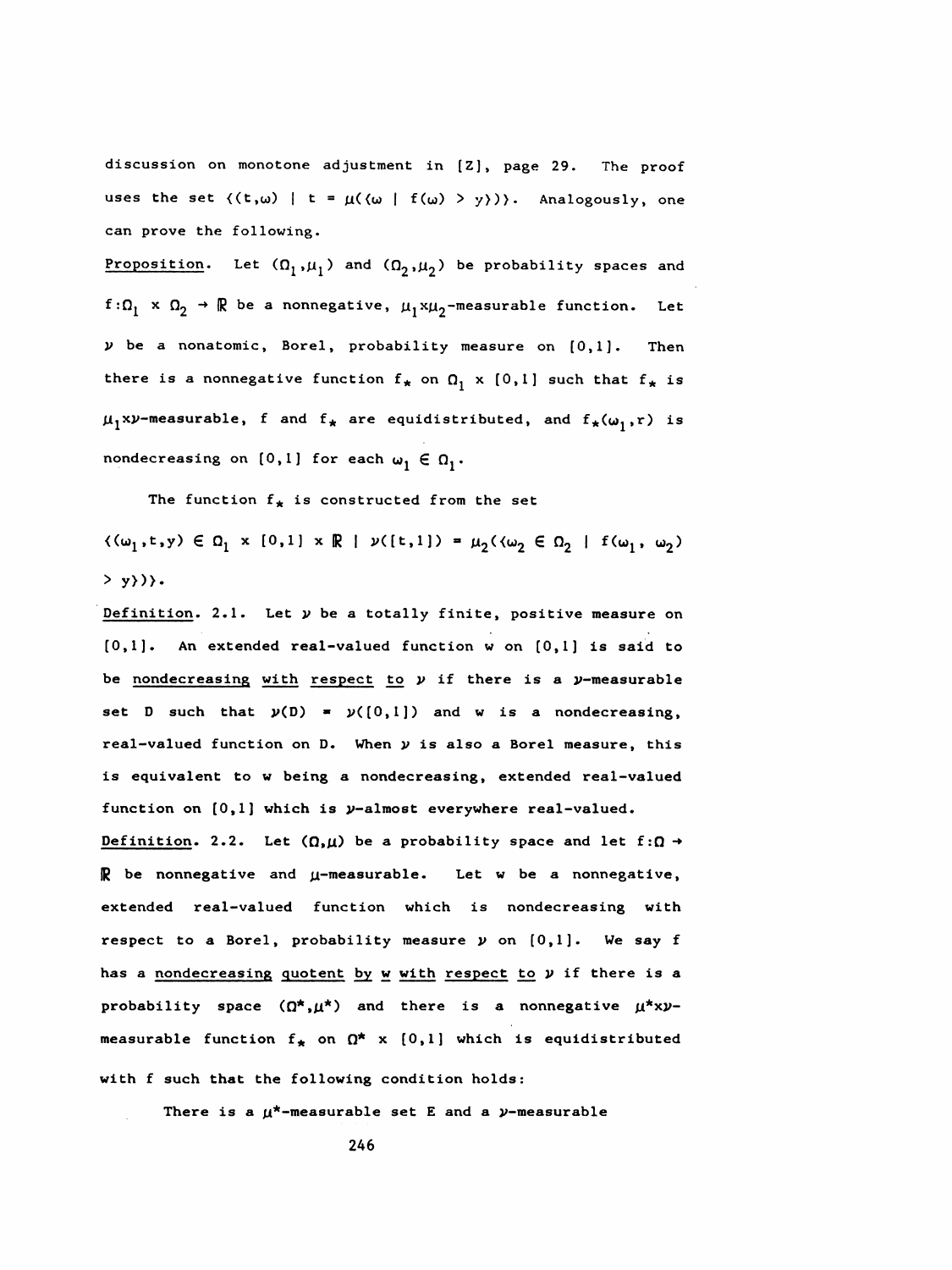set D with  $\mu^*(E) = 1$  and  $\nu(D) = 1$  such that

(\*) (i)  $f_{\star}(\omega^*, r)$  is  $\mu^*$ -measurable for each  $r \in D$ ,

(ii)  $f_{\star}(\omega^{\star}, r)/w(r)$  is nondecreasing and

real-valued on D for each  $\omega^* \in E$ .

In Definition 2.2, let  $\phi_{\star} = f_{\star}/w$ . Then  $f_{\star} = \phi_{\star} w$ , where  $\phi_{\star}$  is  $\mu^{\star}$ xy-measurable and

(i)  $\phi_{\star}(\omega^*, r)$  is  $\mu^*$ -measurable for each  $r \in D$ ,

and

(ii)  $\phi_{\star}(\omega^*, r)$  is nondecreasing on [0,1] for each  $\omega^* \in E$ .

 We conclude the section with a statement of our Main Theorem. Its proof will be given in Section 4 below. Main Theorem. Let  $(\Omega,\mu)$  be a probability space and  $\nu$  be a nonatomic, Borei, probability measure on [0,1]. Further, let w be a nonnegative, nondecreasing function on [0,1] with respective to  $\nu$ . Then, for  $0 < m \le n < +\infty$  and for a nonnegative,  $\mu$ -measurable function  $f : \Omega \rightarrow \mathbb{R}$  which has a nondecreasing quotient by w with respect to  $\nu$ , we have

(5) 
$$
\frac{\left(\int_{\Omega} f^{m} d\mu\right)^{1/m}}{\left(\int_{0}^{1} w^{m} d\nu\right)^{1/m}} \leq \frac{\left(\int_{\Omega} f^{n} d\mu\right)^{1/n}}{\left(\int_{0}^{1} w^{n} d\nu\right)^{1/n}},
$$

provided  $0 < \int_0^1 w^n dy < +\infty$ .

 We observe that inequality (5) reduces to the classical inequality

(6) 
$$
\left[\int_{\Omega} f^{m} d\mu\right]^{1/m} \leq \left[\int_{\Omega} f^{n} d\mu\right]^{1/n}
$$

for any nonnegative,  $\mu$ -measurable function  $f: \Omega \to \mathbb{R}$  when w is 1 and  $y$  is Lebesgue measure. This observation is a consequence of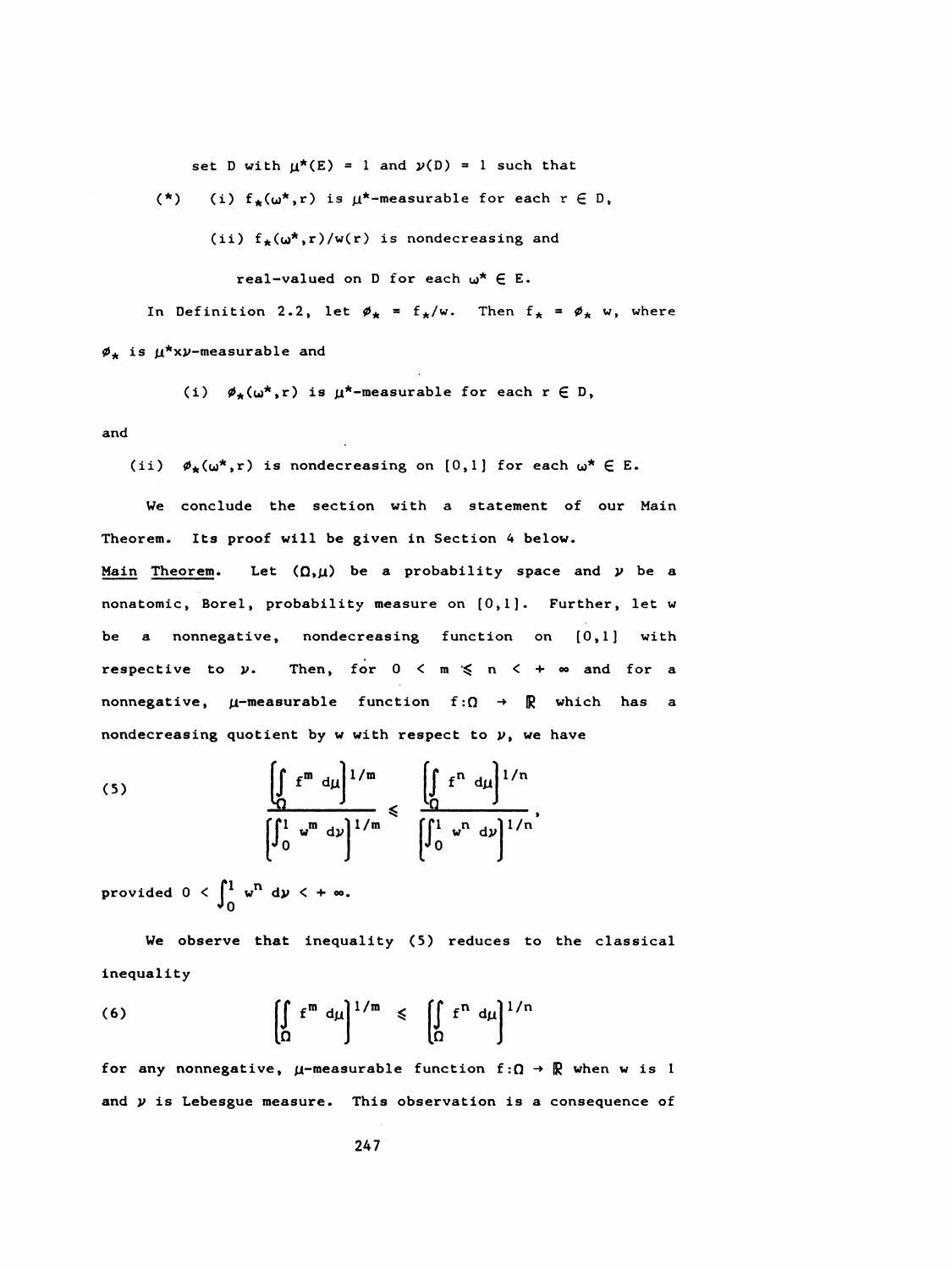the fact that f is equidistributed with a nondecreasing function on (0,1).

3. Two Lemmas.

For the first lemma, we assume that  $(\Omega^*, \mu^*)$  and  $\nu$  satisfy the conditions of Definition 2.2. Let  $f_{*}$  satisfy the condition (\*). Then, for  $0 < m$  and  $r \in \{0,1\}$ , let  $F_m(r)$  be

 $\left[\begin{matrix} 1 & -x & (w',-y) & -\mu & (w',y) \\ 0 & 1 & y & y \end{matrix}\right]$  when the integral exists (possibly +

op), and be 0 in the contrary case.

 $\int_{\Omega^*} f_x^m(\omega^*, r) d\mu^*(\omega^*)$ <sup>1/m</sup> when the integral exists (po<br>  $\infty$ ), and be 0 in the contrary case.<br>
<u>Lemma</u>. 3.1. Under the above assumptions, let  $W_m(r) = F_m$ <br>
when  $w(r) > 0$  and  $W(r) = 0$  when  $w(r) \le 0$ . Then Lemma. 3.1. Under the above assumptions, let  $W_m(r) = F_m(r)/w(r)$ when  $w(r) > 0$  and  $W_m(r) = 0$  when  $w(r) \le 0$ . Then  $W_m$  is ntrary case.<br>
above assumptions, let  $W_m(r) = F_m(r)/r$ <br>  $W_m(r) = 0$  when  $w(r) \le 0$ . Then  $W_m$ nondecreasing with respect to  $\nu$ . Consequently,  $F_m = W_m$  w is nondecreasing with respect to y.

Proof. Let E and D be as in Definition 2.2, and let  $r_1, r_2 \in D$ with  $r_1 \le r_2$ . Then  $0 \le f_*(\omega^*, r_1)/\omega(r_1) \le f_*(\omega^*, r_2)/\omega(r_2)$  for  $\omega^*$  $\epsilon$  E. Hence,  $0 \leq W_m(r_1) \leq W_m(r_2)$ , and the first statement follows .

Lemma. 3.2. Let  $y$  be a nonatomic, Borel, probability measure on [0,1]. Suppose g and h are nonnegative, extended real-valued, Borel measurable function on  $[0,1]$  which are nondecreasing with respect to  $y$ . Suppose further that  $p \in (0,1]$  is such that  $y(\{r \in [0,p) \mid g(r) \leq h(r)\}) + y(\{r \in [p,1] \mid g(r) > h(r)\})$  = 0.

If k > 1 and 
$$
\int_0^1 g \, dv = \int_0^1 h \, dv \le +\infty
$$
, then  

$$
\int_0^1 g^k \, dv \le \int_0^1 h^k \, dv.
$$
  
Proof. If  $\nu$ ( $\tau \in [p,1]$  |  $g(\tau) \le h(\tau)$ ) = 0 or  $\nu$ ( $\tau \in [0,p)$  |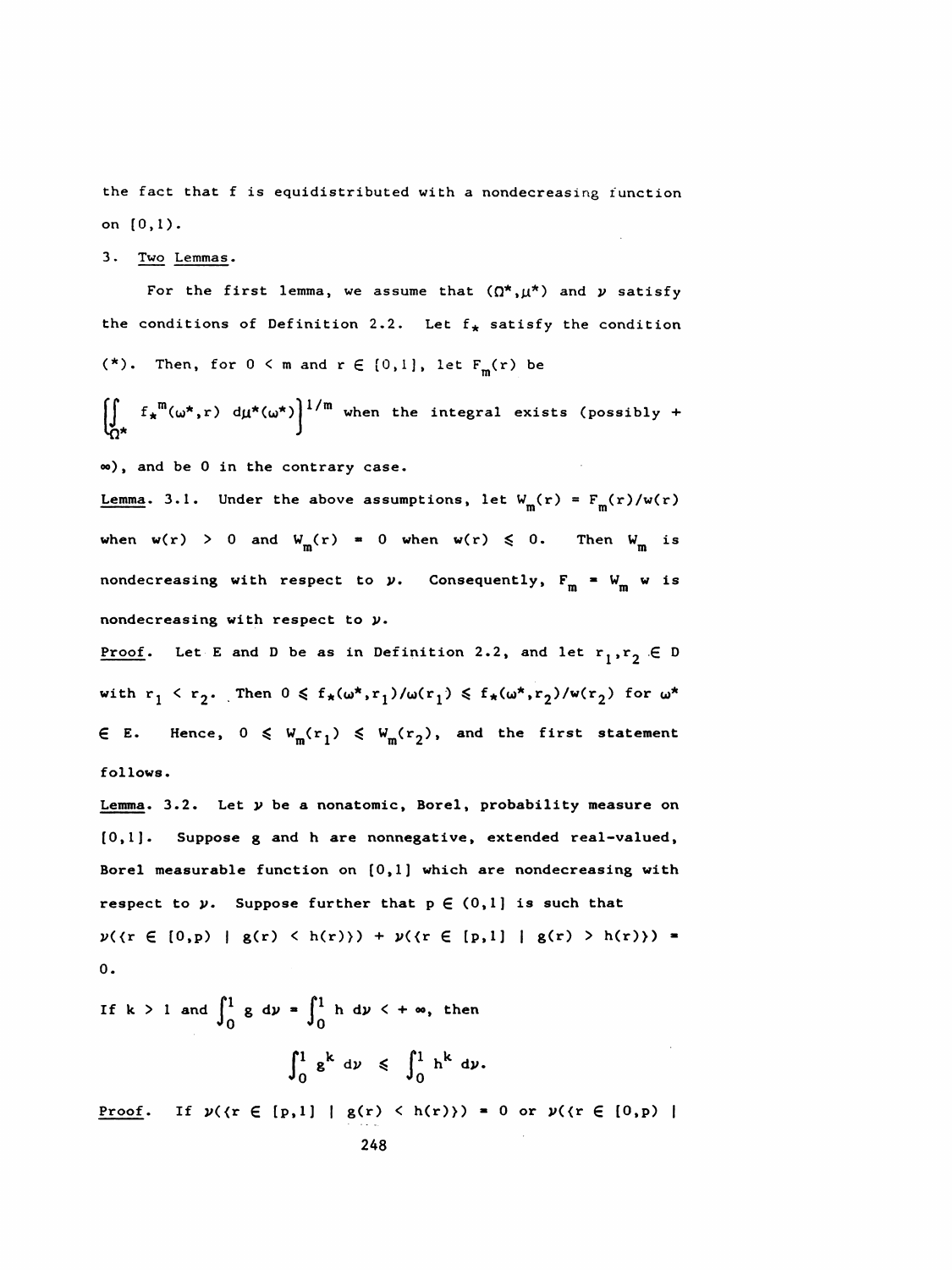$g(r) > h(r)$  = 0, then  $\int_0^1 g dy = \int_0^1 h dy < +\infty$  implies  $g(r) =$ h(r) for y-almost every  $r \in [0,1]$ . Hence the conclusion is true .

Next suppose  $\nu$ ( $\{\r \in [p,1] \mid g(r) \leq h(r)\}\n$ ) > 0 and  $\nu$ ( $\{\r \in$  $[0,p]$  |  $g(r)$  > h(r) > 0. There is a Borel set D contained in the support of the Borel, probability measure  $\nu$  such that  $\nu(D)$  = l and both g and h are nondecreasing on D. Since  $\int_0^1$  h d $\nu$  < +  $\infty$ , we may assume further that  $h(r) < +\infty$  for all  $r \in D$ . Let S =  $\sup(g(r) \mid r \in D \cap [0,p)$  and  $g(r) \geq h(r)$ . Then,  $0 \leq h(r) \leq$  $g(r) \leqslant S$  for y-almost all  $r \in D \cap [0,p)$ , and  $S \leqslant g(r) \leqslant h(r) < +$  $\in$  for y-almost all  $r \in D \cap [p, 1]$ . Because  $y(\{r \in [p, 1] \mid g(r) \leq r\})$  $h(r)$ ) > 0, we have S < +  $\infty$ . For convenience, we may assume  $g(r) = h(r) = 0$  on each of the two exceptional sets and on [0,1]-D. We assume  $\int_0^1$  h<sup>k</sup> d $\nu$  < +  $\infty$  because in the contrary case the conclusion of the Lemma is true. Then we infer from  $S < +\infty$ that  $\int_0^1$  g<sup>k</sup> dy is also finite. The Fubini Theorem gives  $\int_0^1$  h dy -D. We assume  $\int_0^1 h^{k} dy \leq +\infty$  because in the contrary<br>onclusion of the Lemma is true. Then we infer from S<br> $\int_0^1 g^{k} dy$  is also finite. The Fubini Theorem gives  $\int_0^1$ <br> $\int_0^1 (h(r))^{k-1} dr$ [0,1]-D. We assume  $\int_0^1 h^k dy \le +\infty$  because in the contrary case<br>the conclusion of the Lemma is true. Then we infer from  $S \le +\infty$ <br>that  $\int_0^1 g^k dy$  is also finite. The Fubini Theorem gives  $\int_0^1 h dy$ <br> $= \int_0^1 \int_0^{h(r)} dy dy$  The corresponding formulas hold for g, also. From the equality  $\int_{0}^{p}$  (g-h) dy =  $\int_{p}^{1}$  (h-g) dy  $\geqslant$  0, we get  $\int_0^p \int_{h(r)}^{g(r)} y^{k-1} dy \ dy(r) \le \int_0^p \int_{h(r)}^{g(r)} s^{k-1} dy \ dy(r) = s^{k-1} \int_0^p (g-h) \ dy$  $= S^{k-1} \int_{D}^{1} (h-g) \ dy \leqslant \int_{D}^{1} \int_{g(r)}^{h(r)} y^{k-1} \ dy \ dy(r).$ 

Or,

$$
0 \le -\int_0^p \int_{h(r)}^{g(r)} y^{k-1} dy dy(r) + \int_p^1 \int_{g(r)}^{h(r)} y^{k-1} dy dy(r)
$$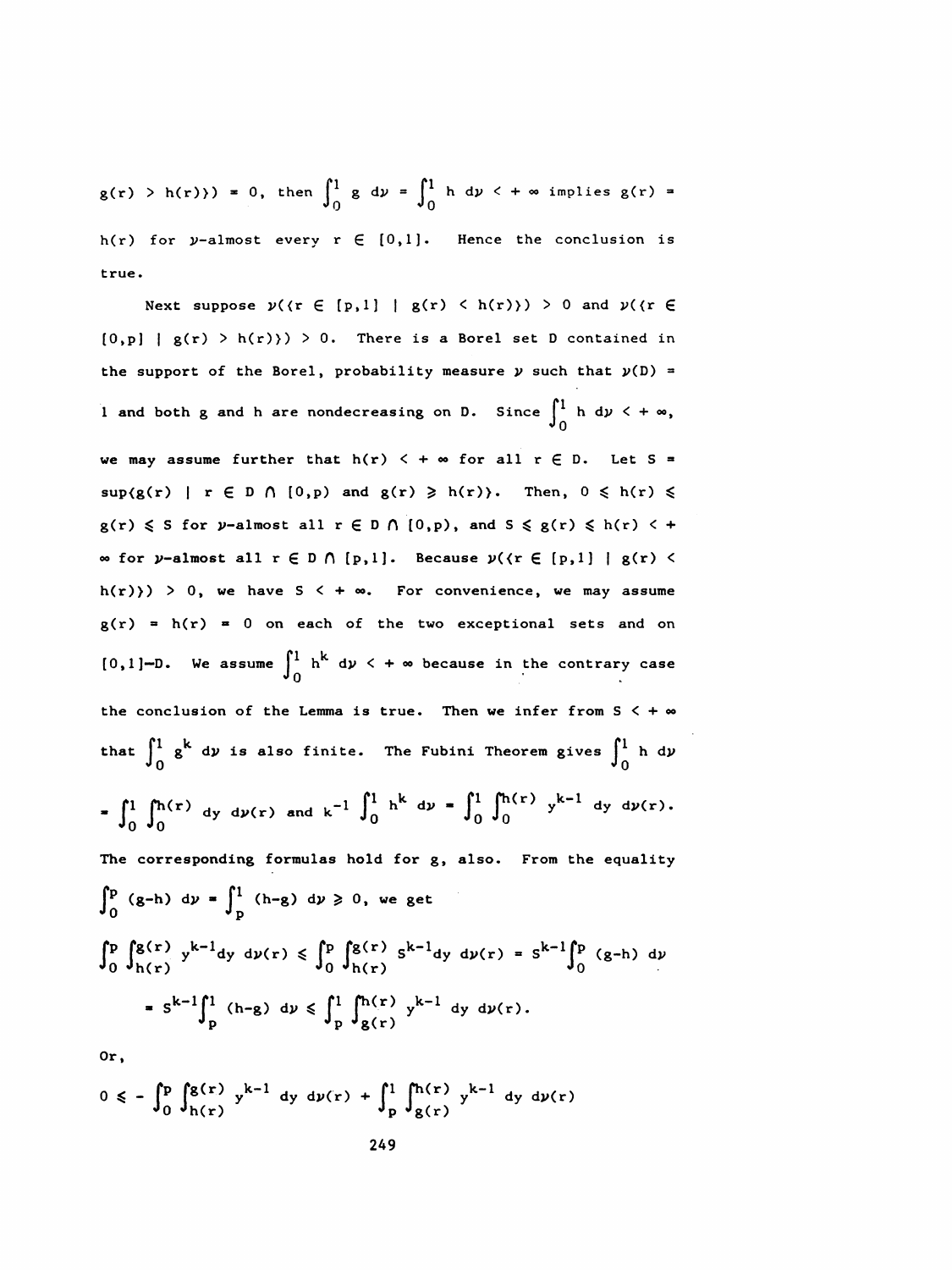$$
= \int_{0}^{1} \int_{0}^{h(r)} y^{k-1} dy dy(r) - \int_{0}^{1} \int_{0}^{g(r)} y^{k-1} dy dy(r)
$$

$$
= k^{-1} \left[ \int_{0}^{1} h^{k} dy - \int_{0}^{1} g^{k} dy \right],
$$

and the Lemma is completely proved.

 For an application of Lemma 3.2, we derive the next classical inequality without the aid of the Hölder Inequality. Corollary. 3.3. Let  $(0,\mu)$  be a probability space and let f be a nonnegative,  $\mu$ -measurable, real-valued function. Then, for  $0 <$  $m \leq n \leq +\infty$ , we have that

(6) 
$$
\left[\int_{\Omega} f^{m} d\mu\right]^{1/m} \leqslant \left[\int_{\Omega} f^{n} d\mu\right]^{1/n}.
$$

Proof. The inequality follows from the bounded function case. Hence we assume f is bounded. Let  $f_*:[0,1] \rightarrow \mathbb{R}$  be the nondecreasing function which is equidistributed with f given by the monotone adjustment of f. Let  $\nu$  be Lebesgue measure,  $g(r) \equiv$  $\iint_{0}^{1} f_{\star}^{m} dx$ , and h(r) =  $f_{\star}^{m}(r)$ , r  $\in$  [0,1]. Using k = n/m, we

have by Lemma 3.2 that

$$
\left[\left(\int_0^1 f_\star^m dx\right)^{1/m}\right]^n \leqslant \int_0^1 f_\star^m dx.
$$

That is  $\left[\int_{0}^{m} f^{m} dy \right]^{1/m} \leq \left[\int_{0}^{n} f^{n} dy \right]^{1/n}$ , and the Corollary is

proved.

4. Proof of the Main Theorem.

We use the notations of Lemma 3.1. Fix m < n. If\n
$$
\iint_{\Omega} f^n d\mu \bigg]^{1/n} = + \infty
$$
\nthe inequality (5) is true. Hence, we assume\nthat\n
$$
\iint_{\Omega} f^n d\mu \bigg]^{1/n} \cdot + \infty
$$
\nFrom inequality (6), we have that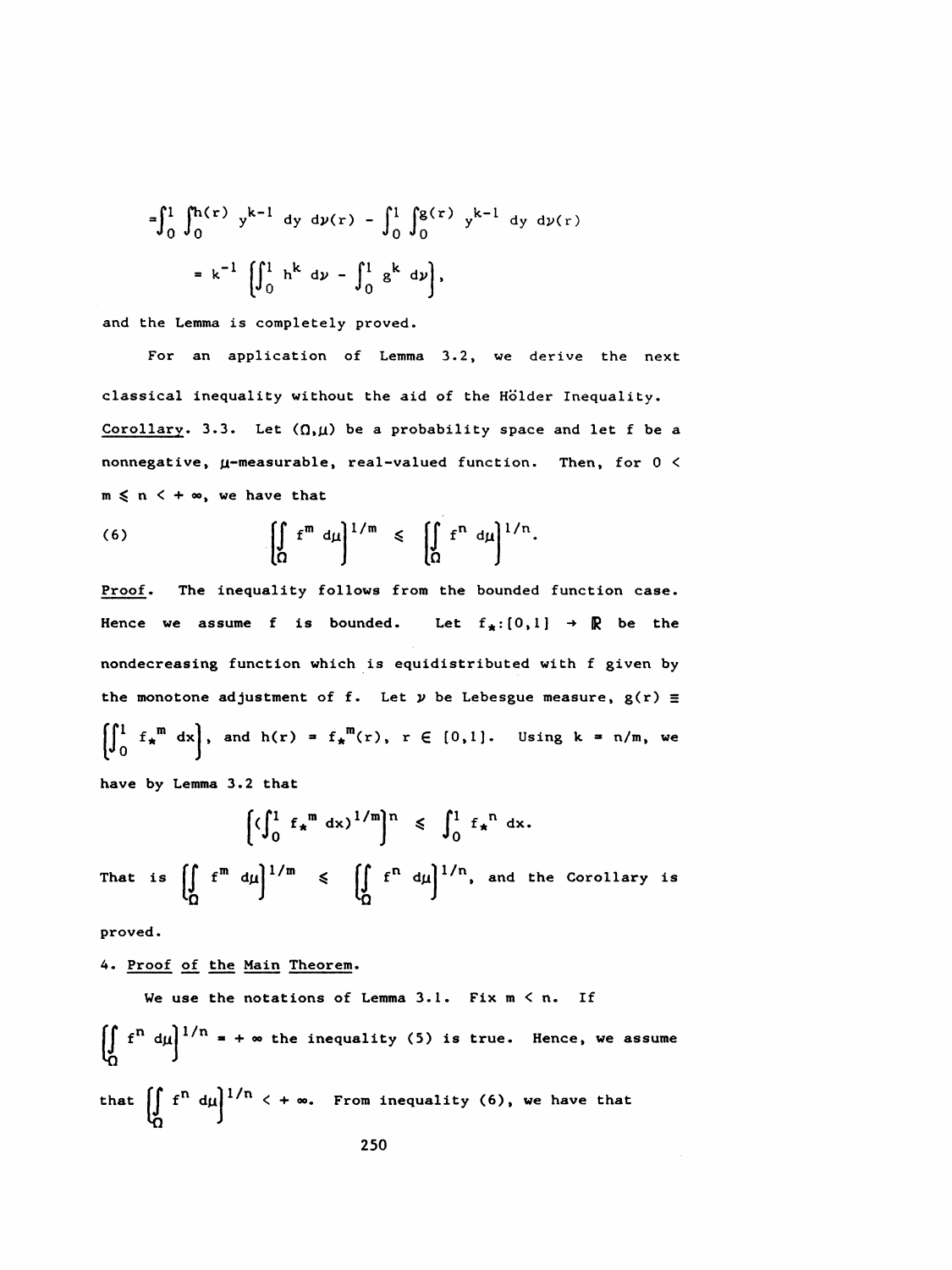$$
\left[\int_{\Omega} f^{m} d\mu\right]^{1/m} < +\infty \text{ and } 0 < \left[\int_{0}^{1} w^{m} d\nu\right]^{1/m} < +\infty. \text{ Let } C_{m} \text{ be the}
$$

left-hand side of the inequality (5). Then for  $g = (C_m w)^m$  and h =( $F_m$ )<sup>m</sup>  $\equiv$  ( $W_m$  w)<sup>m</sup> on [0,1], we have  $\int_0^1 g \, d\nu = \int_0^1 h \, d\nu$  <  $+ \infty$ .  $\binom{m}{m}$  =  $(W_m \ w)^m$  on [0,1], we have  $\int_0^1 g \ dy = \int_0^1$ Hence, we can apply Lemma 3.2 if the appropriate p exists.

First suppose  $\nu$ ( $\tau$  | g(r) < h(r) $\rangle$ ) = 0. Then,  $\int_0^1$  g d $\nu$  =  $\int_{0}^{\pi}$  h dy  $\lt$  +  $\infty$  implies g = n y-almost everywhere. let  $p = 1$ .

Next suppose  $y({r \mid g(r) \leq h(r)}) > 0$ . Let D be the  $\nu$ -measurable set in Definition 2.2. Then  $\nu$ ( $\{\mathbf{r} \in D \mid \mathbf{g}(\mathbf{r}) \leq \mathbf{g}(\mathbf{r})\}$ h(r) > 0. Moreover, we infer from Lemma 3.1 that  $g(r_1)$  < h(r<sub>1</sub>) implies  $g(r_2)$   $\langle$  h(r<sub>2</sub>) when r<sub>1</sub>, r<sub>2</sub>  $\in$  D and r<sub>1</sub>  $\langle$  r<sub>2</sub>. Let p = inf  $\{r \in D \mid g(r) < h(r)\}$ . Since  $\int_0^1 g \, d\nu = \int_0^1 h \, d\nu < +\infty$  and  $\nu$  is a nonatomic, probability measure, we have that  $p > 0$ . Consequently,

$$
r \in [0,p) \cap D \Rightarrow g(r) \geq h(r)
$$

and

$$
r \in [p,1] \cap D \Rightarrow g(r) \leq h(r).
$$

Hence the appropriate p exists. Since  $k = n/m > 1$ , we have

$$
C_{m}^{n} \int_{0}^{1} w^{n} dy = \int_{0}^{1} g^{n/m} dy \leq \int_{0}^{1} h^{n/m} dy
$$
  
= 
$$
\int_{0}^{1} (F_{m})^{n} dy \leq \int_{0}^{1} (F_{n})^{n} dy
$$
  
= 
$$
\int_{0}^{1} \int_{\Omega^{*}} f_{*}^{n} (\omega^{*}, r) dy_{*} (\omega) dy(r).
$$

Or,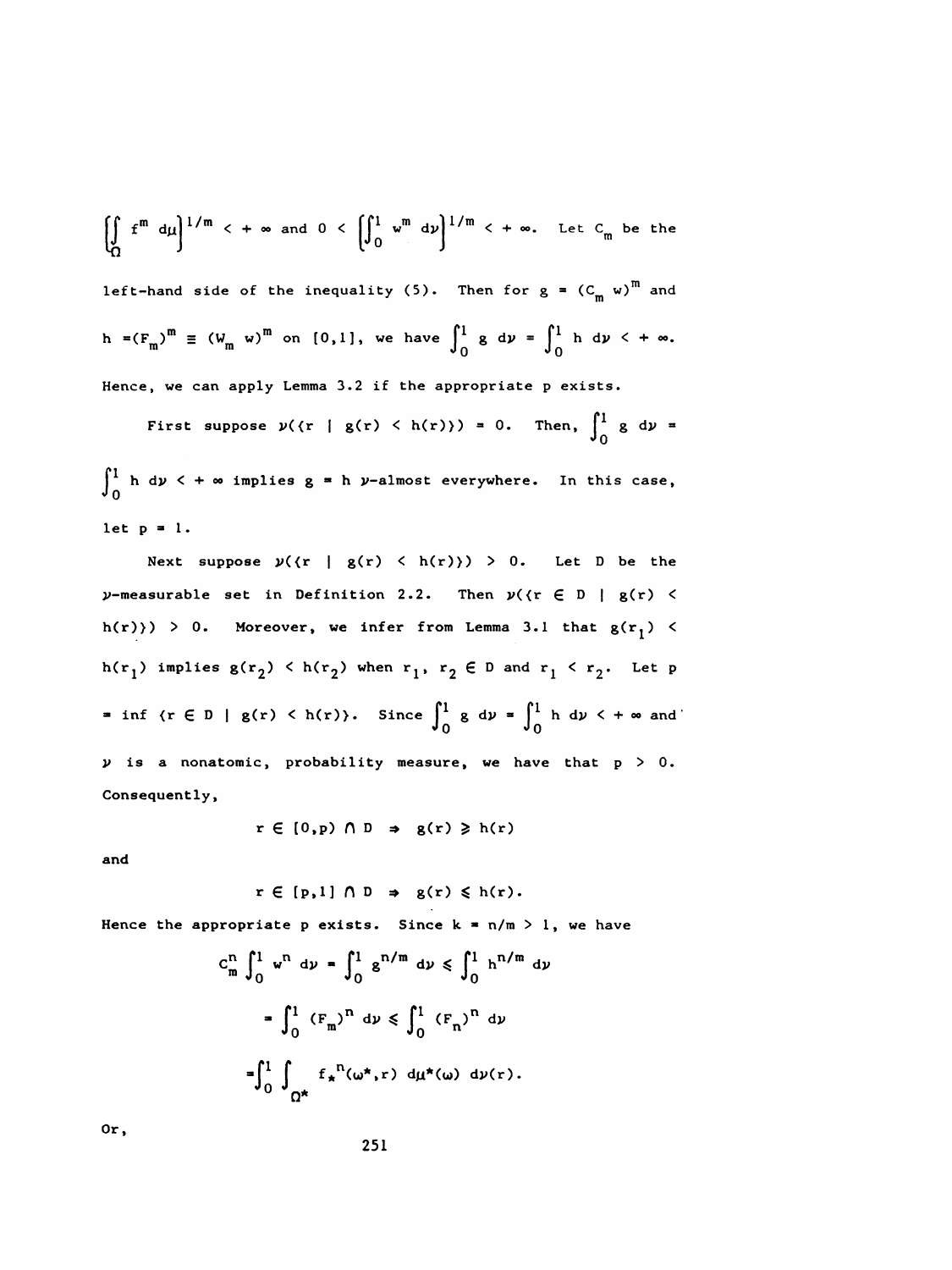$$
\frac{\left[\int_{\Omega} f^{m} d\mu\right]^{1/m}}{\left[\int_{0}^{1} w^{m} d\nu\right]^{1/m}} \leq \frac{\left[\int_{\Omega} f^{n} d\mu\right]^{1/n}}{\left[\int_{0}^{1} w^{n} d\nu\right]^{1/n}},
$$

and the Theorem is proved.

5 . Remarks .

In Section 1 we stated the Schnitzer-Schöpf Theorem. Let B be the closed unit ball in  $\mathbb{R}^k$ ,  $\partial B = \Omega^*$  be the boundary of B with the normalized (k-1)-dimensional measure  $\mu^*$ , and  $\nu$  be the Borel .measure on [0,1] given by  $d\mu = k r^{k-1} dr$ , and w(r) = r. If f:B  $\rightarrow \mathbb{R}$  is a nonnegative, Lebesgue measurable function satisfying the condition of the Theorem [SS] (i.e., has a star-like epigraph with respect to the origin), then f is equidistributed with a function  $f_{\star}:\partial B \times [0,1] \rightarrow \mathbb{R}$  for which  $f_{\star}(y,r)/w(r)$  is nondecreasing on  $[0,1]$  for each  $y \in \partial B$ . Theorem [SS] now follows because  $\int_0^1$  w<sup>m</sup> d $\mu$  = k/(m+k). (See the proof in [SS].)

For other references on Thunsdorff's Inequality, see [M].